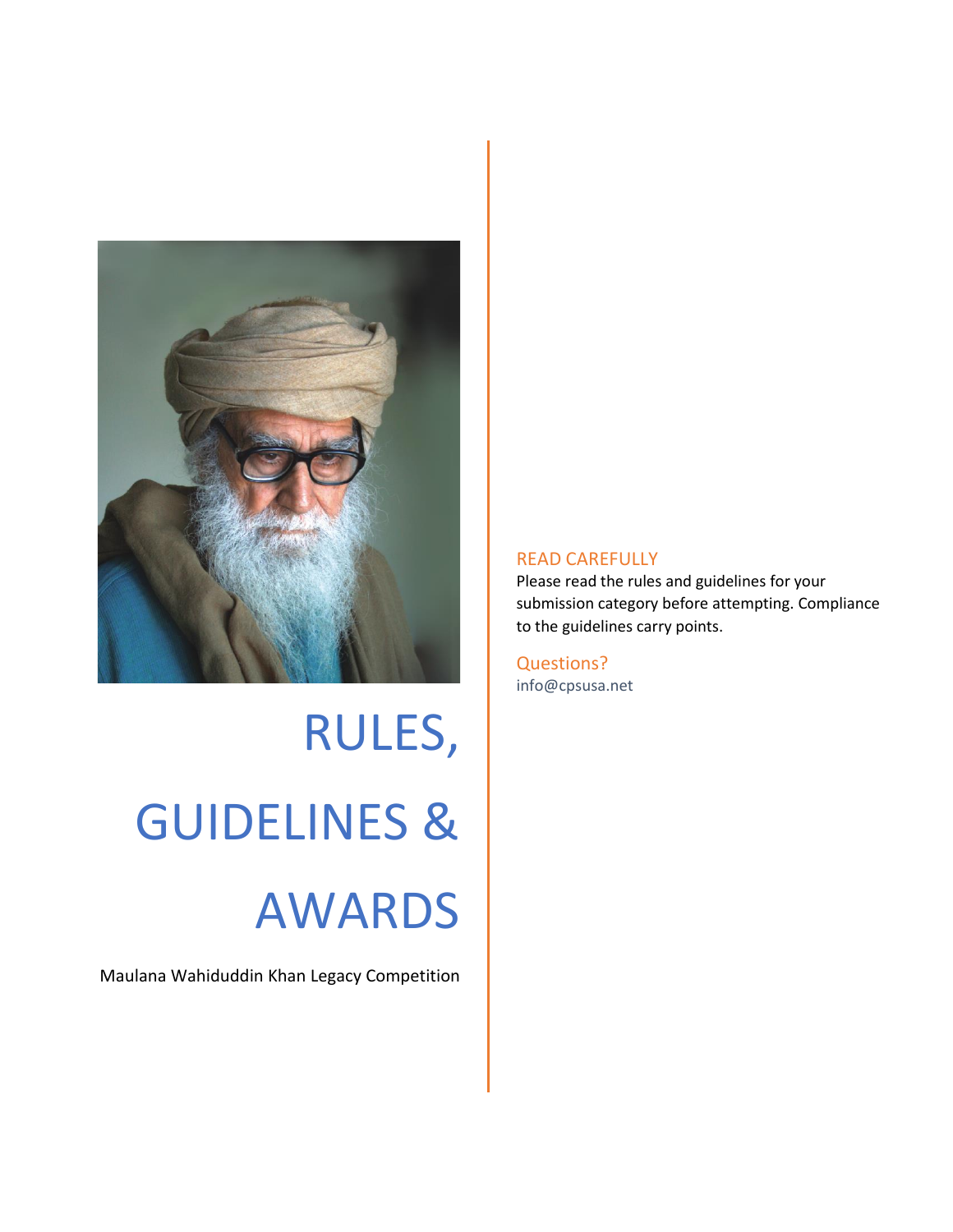# **Contents**

# <span id="page-1-0"></span>Category 1: Research Paper

## **Language:** English Only

Objective: Submit an Academic Paper on a topic related to the theme: Life, Works and Thoughts of Maulana Wahiduddin Khan. The paper can be on his life, thoughts, research, or even a deep study/ analysis of any one of his thoughts or works.

### **Awards:**

- Your papers will be published on academic and CPS websites.
- Winners will receive an invitation to the CPS Studio in new Delhi to talk about their research paper live on Maulana Wahiduddin Khan's Facebook page with over 1.7 million followers.
- Giftbooks from Goodword.
- Two grants will be awarded for this category
	- o 1<sup>st</sup> Place Grant: \$5,000
	- o 2<sup>nd</sup> Place Grant: \$2,500

**Example:** [Dahlkvist, Mattias. The Politics of Islam, Non-Violence, and Peace:](http://www.diva-portal.org/smash/get/diva2:1371009/FULLTEXT02.pdf) The Thought of Maulana [Wahiduddin Khan in Context](http://www.diva-portal.org/smash/get/diva2:1371009/FULLTEXT02.pdf)

### **Rules & Guidelines:**

- **Font:** 12pt Times New Roman
- **Spacing:** Double-space
- **Margins:** One Inch margins on all sides.
- **Page Numbers:** The page number should show on all pages.
- **Title Page:** Title of the paper, author's name, institutional affiliation.
- **Major Paper Sections:** TITLE PAGE, ABSTRACT, TABLE OF CONTENTS, INTRODUCTION, METHODS, RESULTS, DISCUSSION, REFERENCES, TABLES AND FIGURES, and APPENDIX
- No Plagiarism allowed
- All citations must be in APA format
- After submitting your paper on the CPS USA website, you will receive either an acceptance or revision confirmation. You can re-submit after working on the revisions.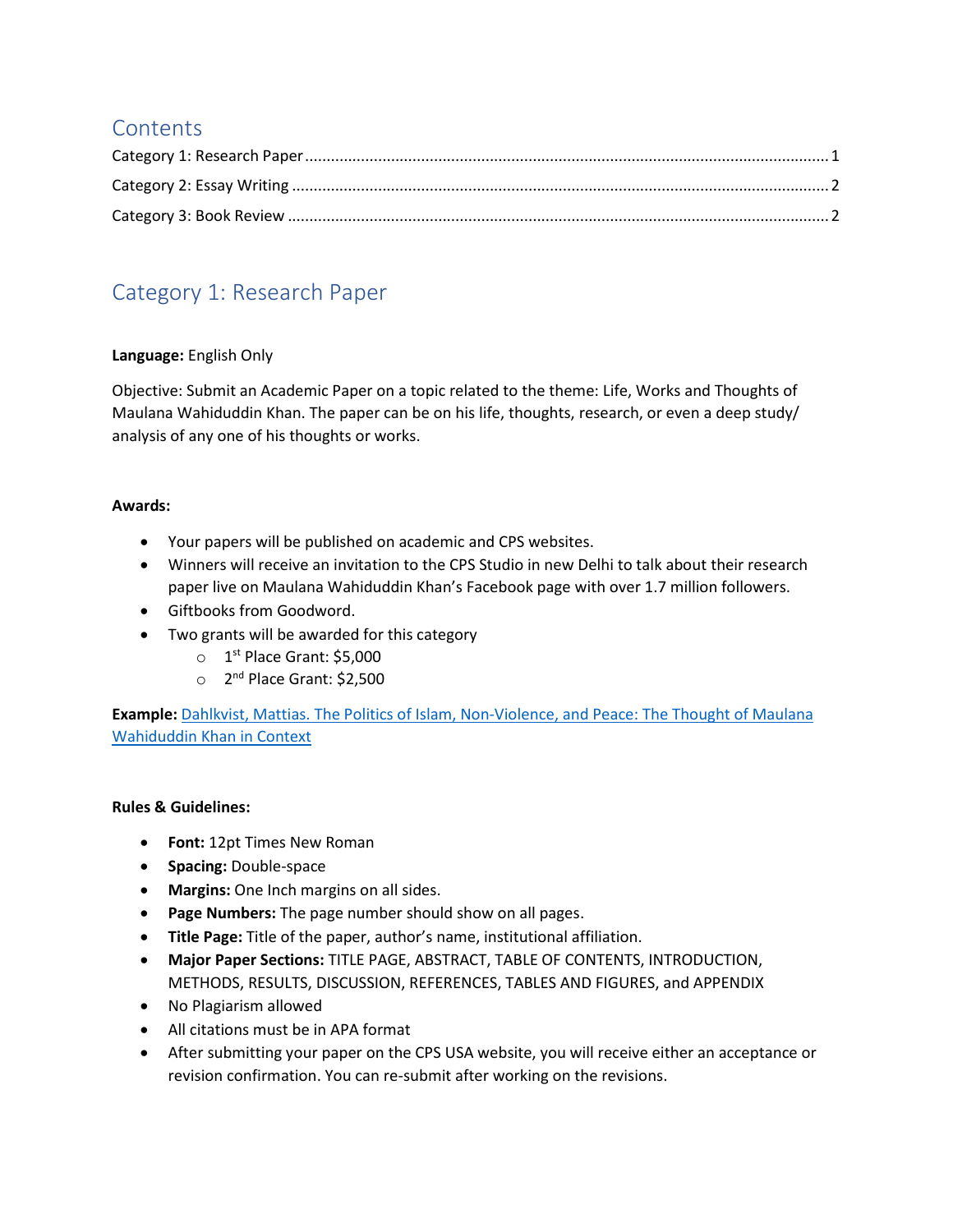- Once your paper has been accepted by the judges, you need to carry your paper on any research journal, portal or University website and send us the link for final evaluation.
- The finalists will present and defend their research in front of the judging panel.
- Grants will only be issued if your paper is published on any research journal, portal, or university website.

# <span id="page-2-0"></span>Category 2: Essay Writing

#### **Languages:** English, Urdu

Objective: Submit a less than 10-page essay related to the theme: Life, Works and Thoughts of Maulana Wahiduddin Khan.

#### **Awards:**

- Essays will be published on CPS websites and social pages.
- Winners will receive an invitation to the CPS Studio in new Delhi to talk about their essay live on Maulana Wahiduddin Khan's Facebook page with over 1.7 million followers.
- Giftbooks from Goodword.
- Two grants will be awarded for this category
	- $\circ$  1<sup>st</sup> Place Grant: \$1,000
	- o 2<sup>nd</sup> Place Grant: \$500

**Example:** (No example, write your heart out)

### **Rules & Guidelines:**

- **Font:** 12pt Times New Roman
- **Spacing:** Double-space
- **Margins:** One Inch margins on all sides.
- **Page Numbers:** The page number should show on all pages.
- **Title Page:** Title of the paper, author's name, institutional affiliation (if any).
- **Page limit:** 10 pages
- No plagiarism allowed. All non-original work will be disqualified.
- All citations must be in APA format

# <span id="page-2-1"></span>Category 3: Book Review

**Languages:** English, Urdu